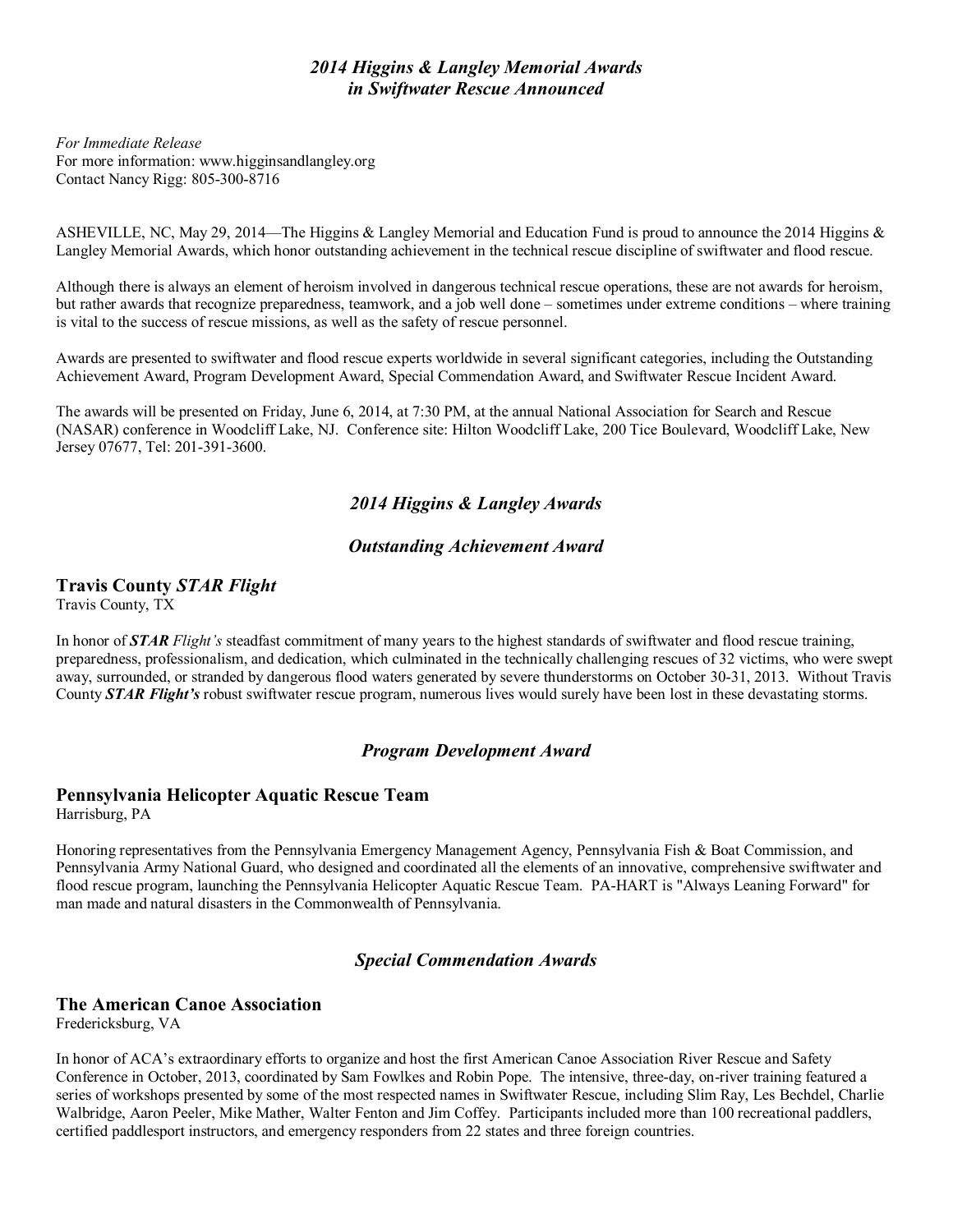#### **Erin Pogmore**

New South Wales State Emergency Services Sydney, Australia

In honor of Ms. Erin Pogmore's pioneering work in swiftwater and flood rescue helicopter safety, enabling specialized self-rescue courses specific to the flood environment to be provided to volunteers of the NSW SES, as well as media outlets, which rely on the NSW SES for transport to communities during major flooding emergencies. And in recognition of her ongoing research to reduce the health and safety risks associated with in-water rescue training.

#### **Swiftwater Recovery Specialist Training Program**

Wellington, New Zealand

In honor of the efforts of Mr. Steve Glassey and Constable Geoffrey Bray, of the New Zealand Police, to create a pioneering evidence based course focusing on how to conduct body recoveries from swiftwater environments, making for a more compassionate and effective recovery of lost loved ones, while protecting the safety of first responders. The SRS program moves away from the traditional "task" focus, to a "people" focus, which encourages a philosophy professional recovery that is conducted with humility and compassion. The goal of this innovating training program is to create a pool of internationally credentialed swiftwater technicians who are able to undertake complex and dangerous body recoveries under the direction of police dive squads.

#### **Switlik Parachute Company**

Trenton, NJ Stanley Switlik II, President & CEO Gregory Switlik Sr. – In Memoriam

Stanley Switlik II and Gregory Switlik Sr. have been at the forefront of research, education, and product development in the marine safety environment. As problem solvers and universal advocates for water safety and rescue, they have worked internationally with numerous organizations, representing the "One Mission, One Team" spirit. Switlik Parachute Co. has been owned and operated by the Switlik family for four generations. This award honors the company's steadfast dedication to pioneering research and development of innovative water safety and rescue products, which has set a standard for protecting the safety and enhancing effectiveness of water rescue personnel in the field.

#### *Swiftwater Rescue Incident Awards*

#### **Austin-Travis County EMS**

Special Operations Team Austin, TX

When a ferocious series of storms swept through Central Texas, beginning the night of October 30, and continuing through October 31, 2013, Austin-Travis County Swiftwater Rescue Team members performed multiple, dangerous and technically challenging rescues of 79 individuals and evacuated another 100 people and pets from rooftops, trees, cars, and homes. Austin-Travis County Special Operations is to be commended for an impressive and longtime commitment to flood and swiftwater rescue preparedness, which has consistently paid off in the saving of lives.

#### **Chicago Fire Department**

Special Operations, Technical Rescue Team Chicago, IL

In honor of the rescue by The Chicago Fire Department's Special Operations, Technical Rescue Team, of Albany Park residents whose neighborhood was completely flooded by the Chicago River in April 2013. Five people were transported safely to area hospitals and 118 other residents, as well as two pet birds and three cats, were evacuated from residences.